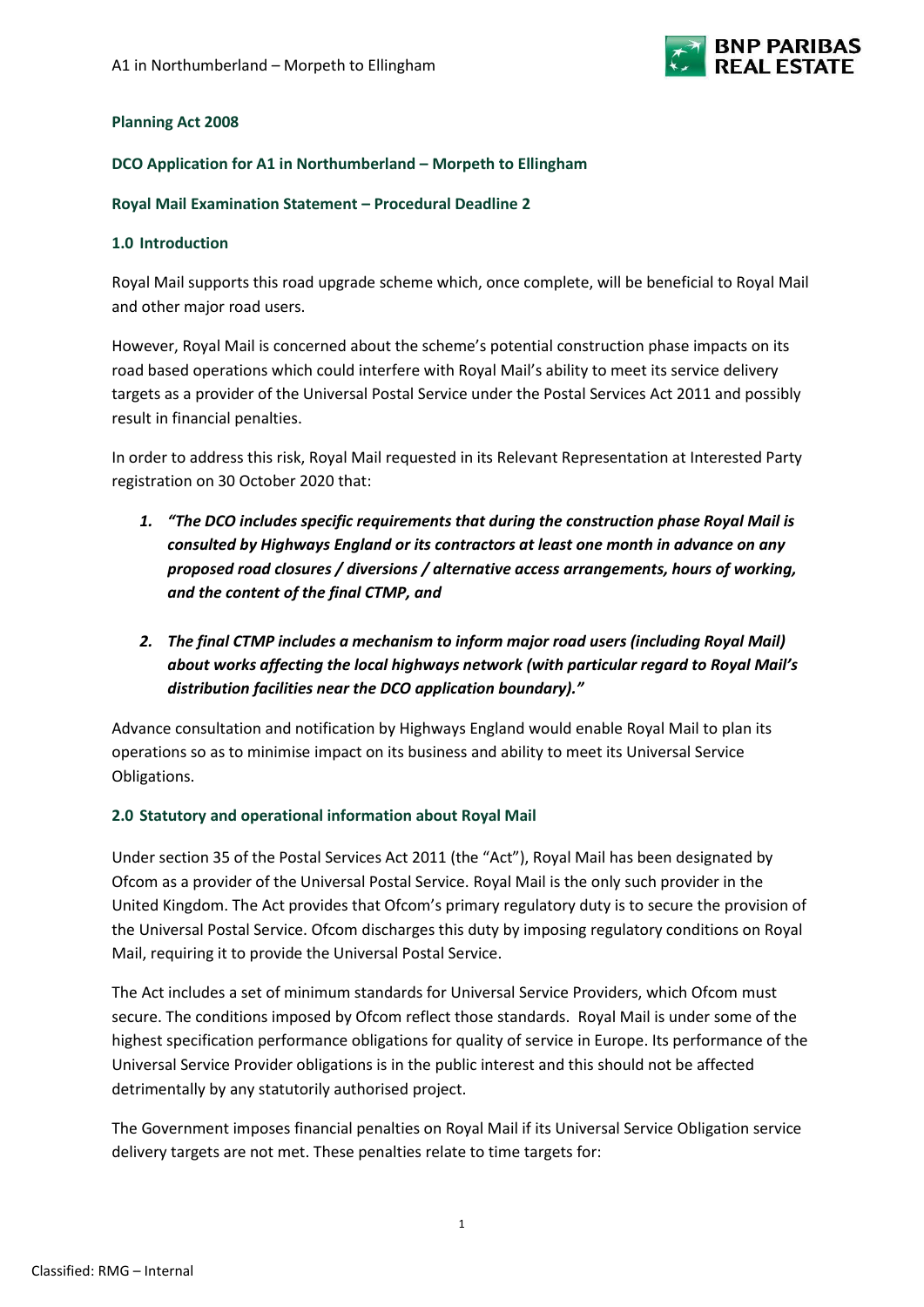

- · collections,
- · clearance through plant, and
- delivery.

Royal Mail's postal sorting and delivery operations rely heavily on road communications. Royal Mail's ability to provide efficient mail collection, sorting and delivery to the public is sensitive to changes in the capacity of the highway network.

Royal Mail is a major road user nationally. Disruption to the highway network and traffic delays can have direct consequences on Royal Mail's operations, its ability to meet the Universal Service Obligation and comply with the regulatory regime for postal services thereby presenting a significant risk to Royal Mail's business.

# **3.0 Relevant Royal Mail Operational Information**

In exercising its statutory duties Royal Mail vehicles use on a daily basis all of the local roads that may potentially be affected by the construction of this proposed road upgrade to the A1.

Royal Mail has eight operational facilities within 20 miles of the affected section of the A1:

Scheme

L Part A L Part B

**Royal Mail Properties** 

- Morpeth Delivery Office 2 Alnwick Delivery Office <sup>3</sup> Cramlington Delivery Office Blyth Delivery Office 5 Ashington Delivery Office **6** Gosforth Delivery Office 7 Newcastle Delivery Office
- <sup>3</sup> Tyneside Mail Centre

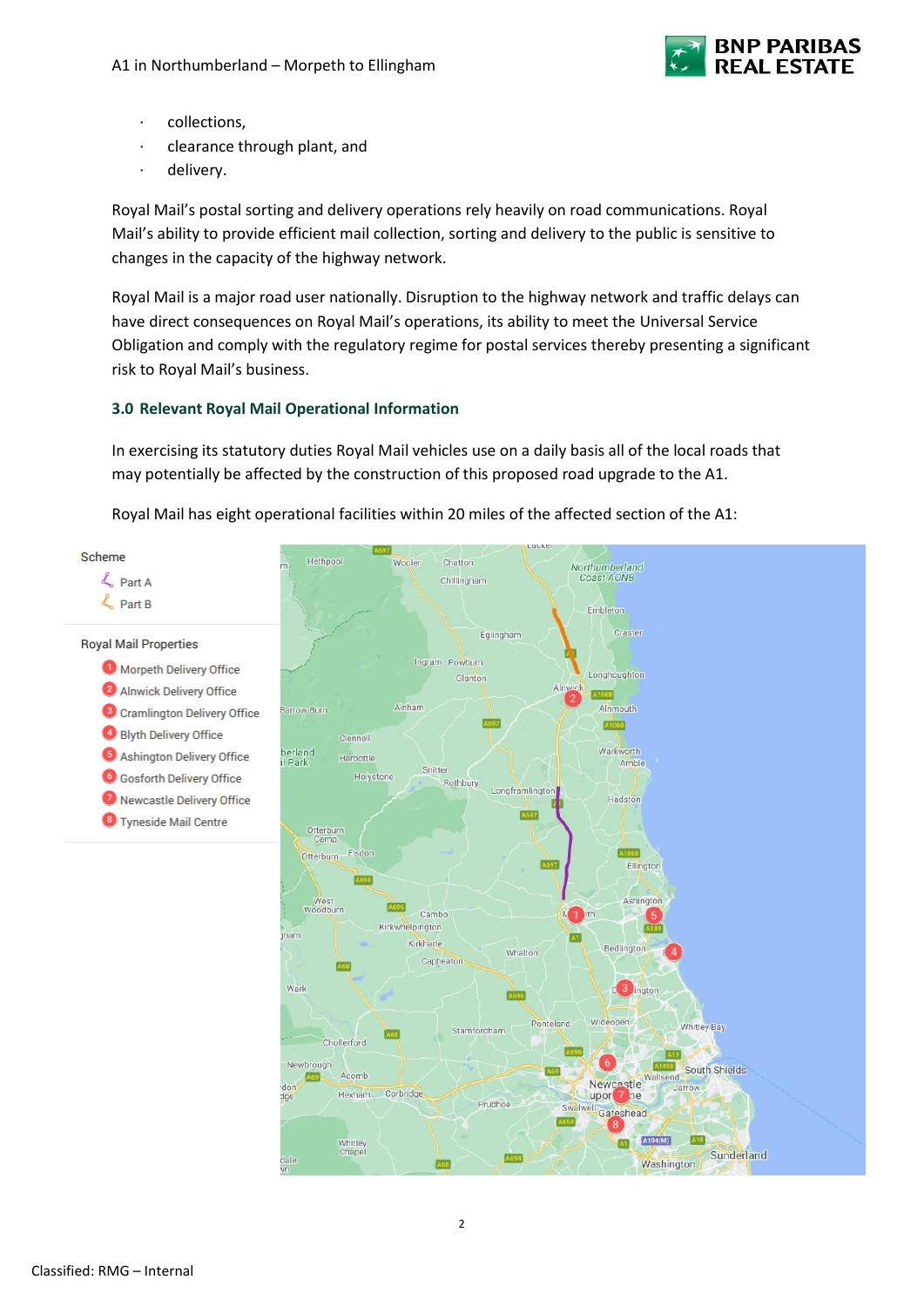

| BE No. | <b>Site Name</b>        | <b>Street</b>             | Postcode        | <b>Distance</b> |
|--------|-------------------------|---------------------------|-----------------|-----------------|
| 2752   | MORPETH DO              | 18-22 OLDGATE             | <b>NE61 1AA</b> | 1.9             |
| 2756   | <b>ALNWICK DO</b>       | <b>GREENSFIELD ESTATE</b> | <b>NE66 2DD</b> | 2               |
| 2768   | <b>CRAMLINGTON DO</b>   | <b>CROWHALL LANE</b>      | <b>NE23 1DJ</b> | 9.4             |
| 2762   | <b>BLYTH DO</b>         | <b>21 BRIDGE STREET</b>   | <b>NE24 1AA</b> | 11.9            |
| 2755   | <b>ASHINGTON DO</b>     | 4 ARMSTRONG WAY           | <b>NE63 OLA</b> | 12.1            |
| 2837   | <b>GOSFORTH DO</b>      | <b>JUBILEE ROAD</b>       | NE3 3UA         | 13.7            |
| 2769   | NEWCASTLE DO/OFF/PRO    | <b>FORTH STREET</b>       | NE1 1AD         | 15.8            |
| 2772   | TYNESIDE MC/RTW/MED/OFF | LINDISFARNE HOUSE         |                 |                 |
|        |                         | EARLSWAY                  | <b>NE11 0YY</b> | 20              |

The A1 is of high strategic importance to Royal Mail's operations. National, regional and local mail distribution services use it.

The location, nature and scale of the proposed works could present risk of construction phase impact / delays to Royal Mail's road based operations on the surrounding road network.

The key concerns to Royal Mail's operations will be the impact to collection mail coming from Alnwick DO and Berwick DO (30 miles north of the scheme), en route to Tyneside Mail Centre for processing, as well as potential for impacts on inward mail deliveries from Tyneside to Alnwick DO.

Royal Mail's Operational planners have indicated that any traffic delays during the construction of Highways England's proposed upgrade to this section of the A1 have potential to affect Royal Mail services.

Once complete, Highways England's proposed upgrade to the Morpeth to Ellingham section of the A1 will undoubtedly improve traffic conditions on it and the surrounding highway network, so Royal Mail does not wish to prevent it from going ahead. However, Royal Mail wishes to protect of its future ability to provide an efficient mail sorting and delivery service to the public in accordance with its statutory obligations which may potentially be adversely affected by the construction of this proposed scheme.

# **3.0 Summary of Royal Mail's position at Procedural Deadline 2**

Royal Mail is seeking to take all reasonable steps to protect its operational interests a provider of the Universal Postal Service under the Postal Services Act 2011 with the resources that are available to it to do so.

Royal Mail's preference to provide certainty of advanced consultation and notification of road works affecting the highways network by Highways England is by means of a DCO requirement similar to Schedule 2 paragraph 9 (1) of the 12 November 2020 DCO for A303 Amesbury to Berwick Down:

# *"Traffic management*

*9.—(1) No part of the authorised development is to commence until a traffic management plan which makes provision for traffic management proposals required to facilitate the construction of that part and which is substantially in accordance with the OEMP has been submitted to and*